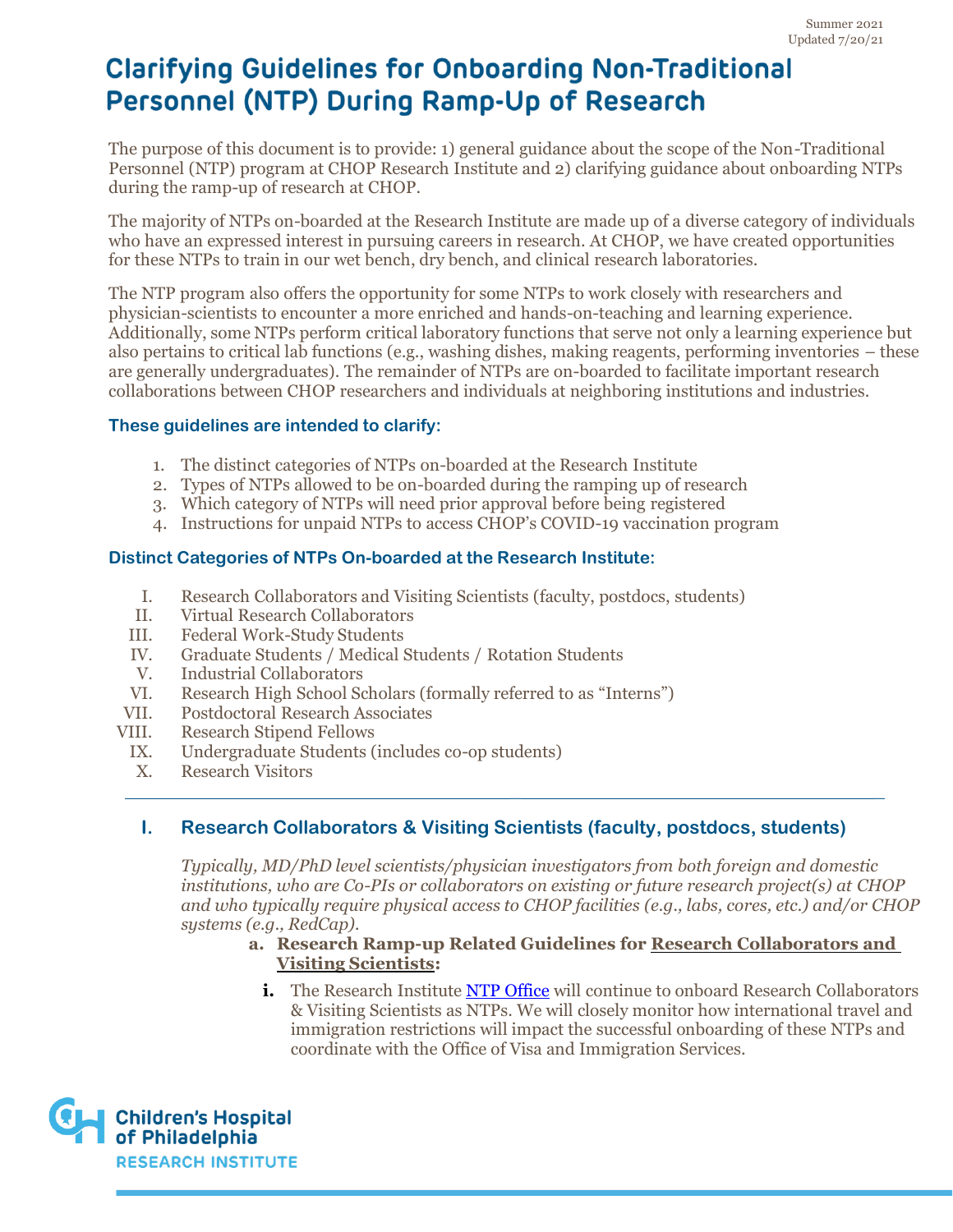### **II. Virtual Research Collaborators**

*The Virtual Research Collaborators represent a category of NTPs who support CHOP Principal Investigators 100% remotely. These NTPs are often acknowledged in IRB protocols as part of the study team and have virtual access to research study data. All Virtual Research Collaborators will be required to execute and abide by the terms and conditions memorialized in a Data Use Agreement. The Agreement governs the sharing and use of data between the PI, Study Team, and the Virtual Research Collaborator. Virtual Research Collaborators do not require any clearances, will not be issued a CHOP badge, and they will not require any physical access to any CHOP facility.*

- **a. Research Ramp-up Related Guidelines for Virtual Research Collaborators**
	- **i.** The Research Institute [NTP Office](https://www.research.chop.edu/non-traditional-personnel/ntp-about) will continue to onboard Virtual Research Collaborators as NTPs.

## **III. Federal Work-Study Students UPDATED 9.11.2020**

*Through partnerships between CHOP and neighboring degree-granting institutions, eligible students have the opportunity to accept work-study opportunities at CHOP.*

- **a. Research Ramp-up Related Guidelines for Federal Work-Study Students:**
	- **i. Effective September 11, 2020, the onboarding of all Federal Work-Study students will resume at CHOP.**
	- **ii.** In summary:
		- **1.** The onboarding of Federal Work-Study students may resume on-site or virtually.
		- **2.** Safety measures as summarized in the CHOP [Guiding Principles of Wet](https://www.research.chop.edu/sites/default/files/2021-07/Wet_Lab_Guidelines_Stage_4.pdf)  [Lab Research Ramp-up, Stage 4:](https://www.research.chop.edu/sites/default/files/2021-07/Wet_Lab_Guidelines_Stage_4.pdf) Safe, Gradual, Flexible, Nested also apply to Federal Work-study students.
		- **3.** All on-site work performed by Federal Work-Study students should adhere to the [Universal Masking](https://at.chop.edu/osmo/eop/bioresponse/_layouts/15/WopiFrame2.aspx?sourcedoc=/osmo/eop/bioresponse/Shared%20Documents1/Universal-Masking-job-aid.docx&action=default) guidelines, [social \(physical\) distancing](https://at.chop.edu/osmo/eop/bioresponse/_layouts/15/WopiFrame2.aspx?sourcedoc=/osmo/eop/bioresponse/Shared%20Documents1/Social-Distancing-Mask-Tip-Sheet.docx&action=default) requirements, and the staged increase plan as prepared by the Principal Investigator.
		- **4.** Any limits to the percent of research personnel allowed in the lab or research setting also applies to the Federal Work-Study students. For example, at the 75% stage – If 10 lab members (including the PI) plus two students represent the lab members, only nine members can be at the bench at one time.
		- **5.** Federal Work-Study students who are ill or think they are ill should stay home, consult their physician, and call the CHOP COVID-19 hotline: 1- 800-722-7112.

## **IV. Graduate Students / Medical Students / Rotation Students**

*The NTP program creates a unique opportunity for Graduate / Medical / Rotation students to work with faculty on their scholarship and produce a presentation, paper, or creative work that contributes to the knowledge or activity of a particular academic discipline. Some students will work on part of a faculty member's current research project. Other students may develop an independent project of their own that is guided by a faculty member. In fact, mentoring of PhD students is required for promotion of CHOP-based Penn faculty.*

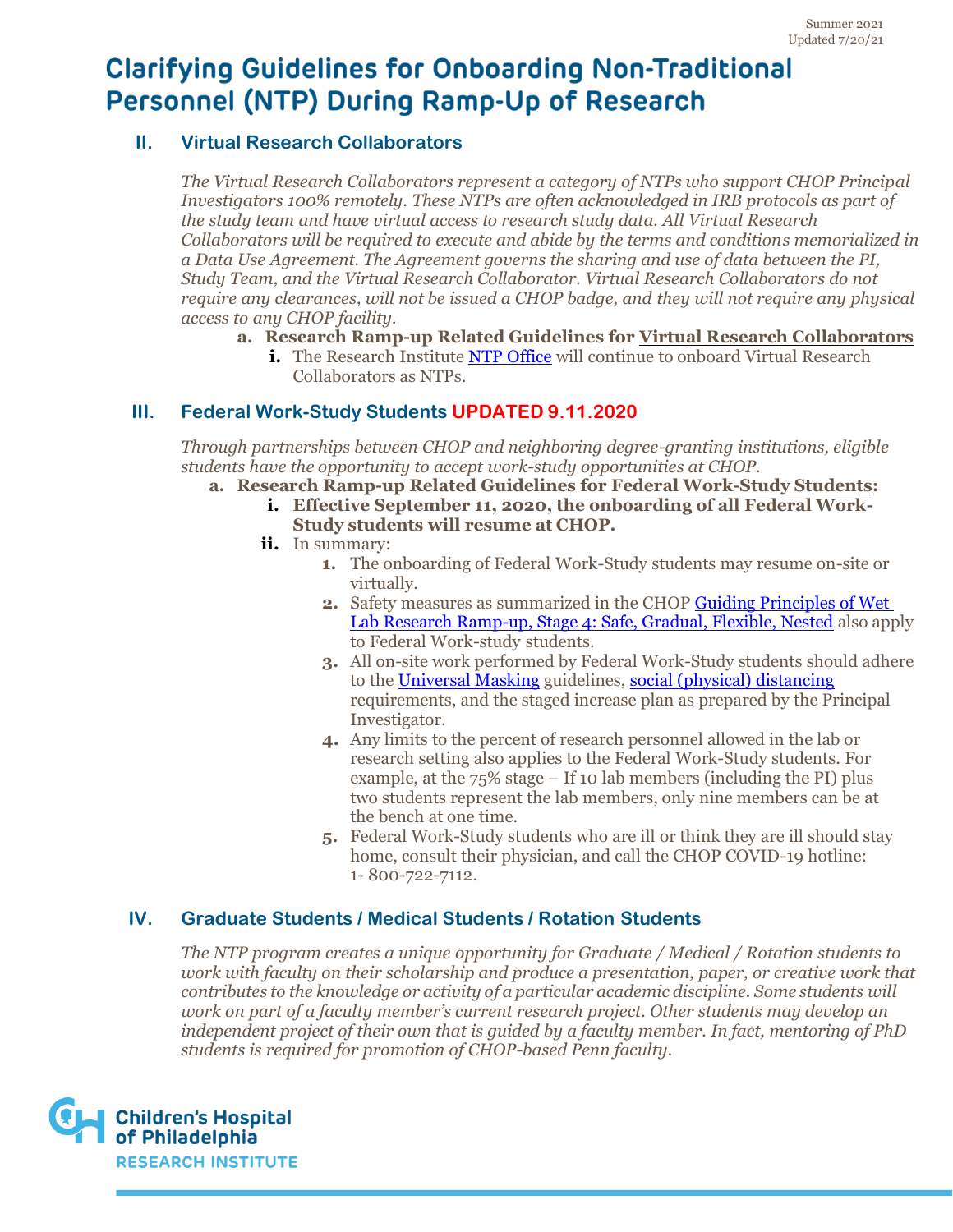- **a.** Most common scenario: Graduate/Medical/Rotation students matriculating at a degreegranting institution (e.g., University of Pennsylvania) and paid by CHOP from internal source(s) (e.g., IDF, PDF, etc.) and/or external source(s) (e.g., grant, IDF,SPF, etc.)
- **b.** Least common scenario: Graduate/Medical/Rotation students matriculating at a degreegranting institution and paid directly by their degree-granting institution (funds do not flow through CHOP).
- *c.* In either scenario (a) or (b), the Graduate/Medical/Rotation Students are likely physically located in a laboratory or other research setting on the CHOP campus and either directly remunerated by CHOP or by their home institution. *We recognize that all research may not be conducted in traditional (wet) lab settings and thus the students' customized research experience at CHOP may be fulfilled successfully via remote work options. These arrangements must be established between the PI and the Graduate / Medical / Rotation student.*
- **d.** Some of the Graduate Students are ready to transition to postdocs, and there are a few but not many pre-docs at CHOP. These transitions will continue until notified otherwise.
- **e. Research Ramp-up Related Guidelines for Graduate / Medical / Rotation Students:**
	- **i.** The Research Institute [NTP Office](https://www.research.chop.edu/non-traditional-personnel/ntp-about) will continue to onboard Graduate / Medical / Rotation students (which include Masters' level, PhD-level and Medical Students) as NTPs without need for prior approval or an exception. They do however need to be on-boarded following the process established in the Non- [Traditional Personnel \(NTP\) On-Boarding Process SOP.](https://chop.policymedical.net/policymed/anonymous/docViewer?stoken=14de2fa8-d9f5-4188-983b-29545b20809f&dtoken=19a4b084-a76a-4747-89cd-4c09ef69dbe5)

## **V. Industrial Collaborators**

*The Industrial Collaborators represent a category of NTPs employed by companies external to CHOP and who require authorization to enter CHOP facilities to maintain and/or service laboratory equipment.*

- **a. Research Ramp-up Related Guidelines for Industrial Collaborators:**
	- **i.** The Research Institute [NTP Office](https://www.research.chop.edu/non-traditional-personnel/ntp-about) will continue to onboard Industrial Collaborators as needed to maintain laboratory equipment without need for prior approval or an exception.

# **VI. Research High School Scholars (includes co-op students) UPDATED 4.14.2021**

*High school level students who are invited to CHOP to explore and gain basic knowledge about laboratory experiments. Some applicants are paid for their studies from internal and external sources.*

- **a. Research Ramp-up Related Guidelines for High School Scholars / Co-op Students:**
	- **i.** Effective May 1, 2021, the onboarding of all Research High School Scholars and Cooperative students will resume at CHOP. Exceptions for students to be onboarded earlier than May 1, 2021 should be submitted to [Michelle Lewis](mailto:mailto:lewism8@chop.edu?subject=Request%20for%20Exception%20to%20Onboard%20HS%20Student)**.**
	- **ii.** In summary:
		- **1.** The onboarding of Research High School Scholars and Cooperative students may resume ON-SITE or VIRTUALLY.
		- **2.** Safety measures as summarized in the CHOP [Guiding Principles of Wet](https://www.research.chop.edu/sites/default/files/2021-07/Wet_Lab_Guidelines_Stage_4.pdf)  [Lab Research Ramp-up, Stage 4: Safe, Gradual, Flexible, Nested](https://www.research.chop.edu/sites/default/files/2021-07/Wet_Lab_Guidelines_Stage_4.pdf) also apply to Research High School Scholars and Cooperative students.

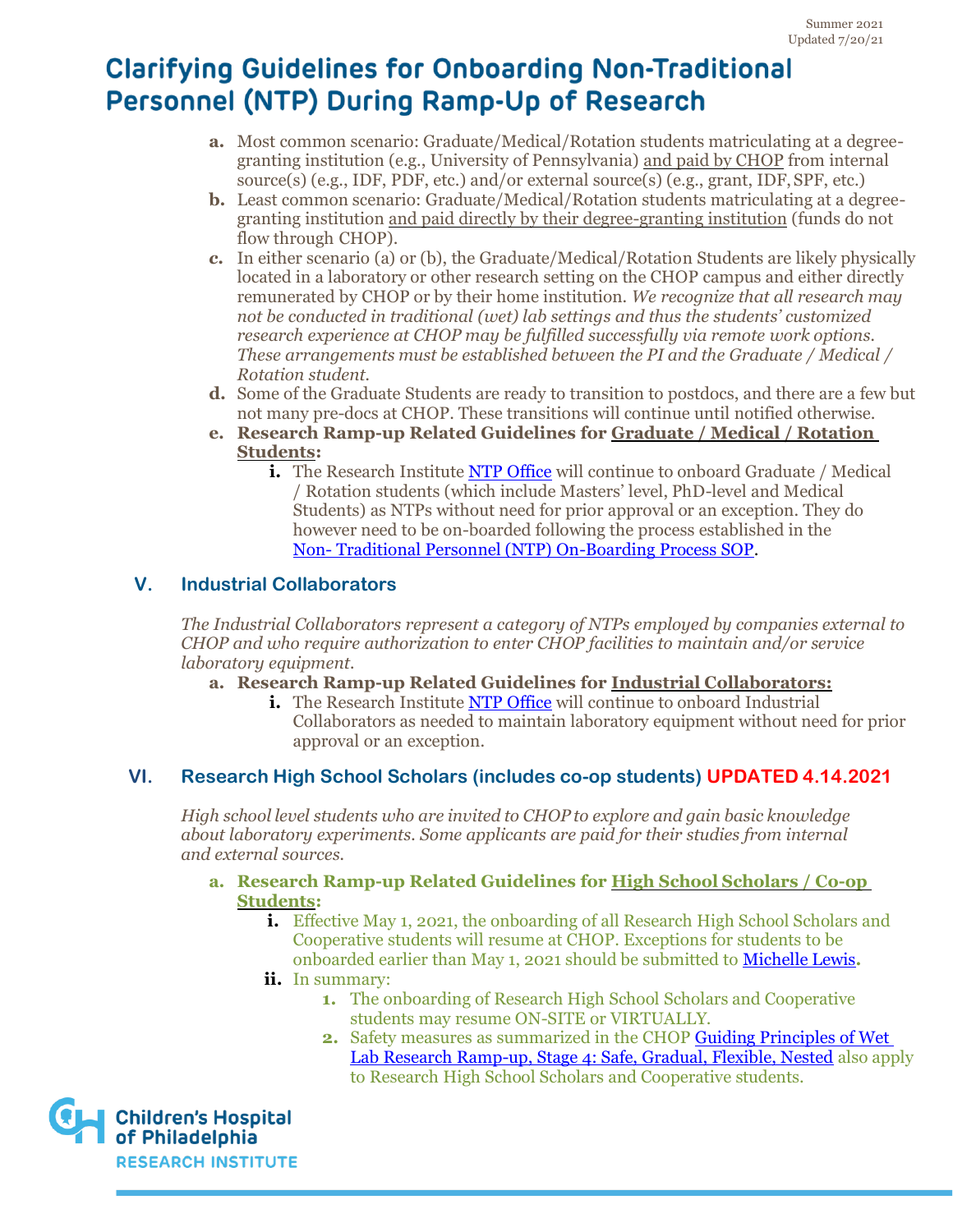- **3.** All on-site work performed by Research High School Scholars and Cooperative students should adhere to the [Universal Masking](https://at.chop.edu/osmo/eop/bioresponse/_layouts/15/WopiFrame2.aspx?sourcedoc=/osmo/eop/bioresponse/Shared%20Documents1/Universal-Masking-job-aid.docx&action=default) guidelines, [social \(physical\) distancing](https://at.chop.edu/osmo/eop/bioresponse/_layouts/15/WopiFrame2.aspx?sourcedoc=/osmo/eop/bioresponse/Shared%20Documents1/Social-Distancing-Mask-Tip-Sheet.docx&action=default) requirements, and the staged increase plan as prepared by the Principal Investigator.
- **4.** Any limits to the percent of research personnel allowed in the lab or research setting also applies to the Research High School Scholars and Cooperative students. For example, at the  $75\%$  stage – If 10 lab members (including the PI) plus two students represent the lab members, only nine members can be in the lab or research setting at one time.
- **5.** Research High School Scholars and Cooperative students who are ill or think they are ill should stay home, consult their physician, and call the CHOP COVID-19 hotline: 1-800-722-7112.

### **VII. Postdoctoral Research Associates**

*A postdoctoral researcher or postdoc is a person professionally conducting research after the completion of their doctoral studies (typically a PhD). The ultimate goal of a postdoctoral research position is to pursue additional research, training, or teaching, in order to have better skills to pursue a career in academia, research, or any other fields.*

- **a. Research Ramp-up Related Guidelines for Postdocs:**
	- **i.** The Research Institute [NTP Office](https://www.research.chop.edu/non-traditional-personnel/ntp-about) will honor ALL commitments to onboard postdoctoral associates at CHOP throughout the ramp-up, particularly in the instance where their experience at CHOP is required to maintain matriculation in their academic program and/or to ensure their preparedness to transition to an academic faculty position. These are not intended to be rate-limiting criteria to onboard postdocs just examples for illustrative purposes.

### **VIII. Research Stipend Fellows**

*Typically comprised of MD Fellows who participate in specialized programs within Research (e.g., Ben Fox Orthopaedic Fellowship Program).* Often the commitment to onboard these fellows occur many months in advance of the fellow's start date.

**a. Research Ramp-up Related Guidelines for Research Stipend-Fellows:**

**i.** The Research Institute **NTP Office** will honor ALL commitments made to onboard Research Stipend Fellows, particularly in the instance where the fellows' experience at CHOP is required to maintain matriculation in their academic program or if a commitment to onboard these fellows has already been secured.

### **IX. Undergraduate Students (including co-op students) UPDATED 9.11.2020**

*An undergraduate is a college or university student who after graduating from high school has been accepted to college, but has not yet graduated. All undergraduate students who are typically on-boarded through the Research Institute NTP program often matriculate at degreegranting institutions within and outside of the Commonwealth of Pennsylvania. These students are typically offered the opportunity to partner with a Principal Investigator and his/her research team and to participate in and contribute to supporting a wet bench or clinical research activity.*

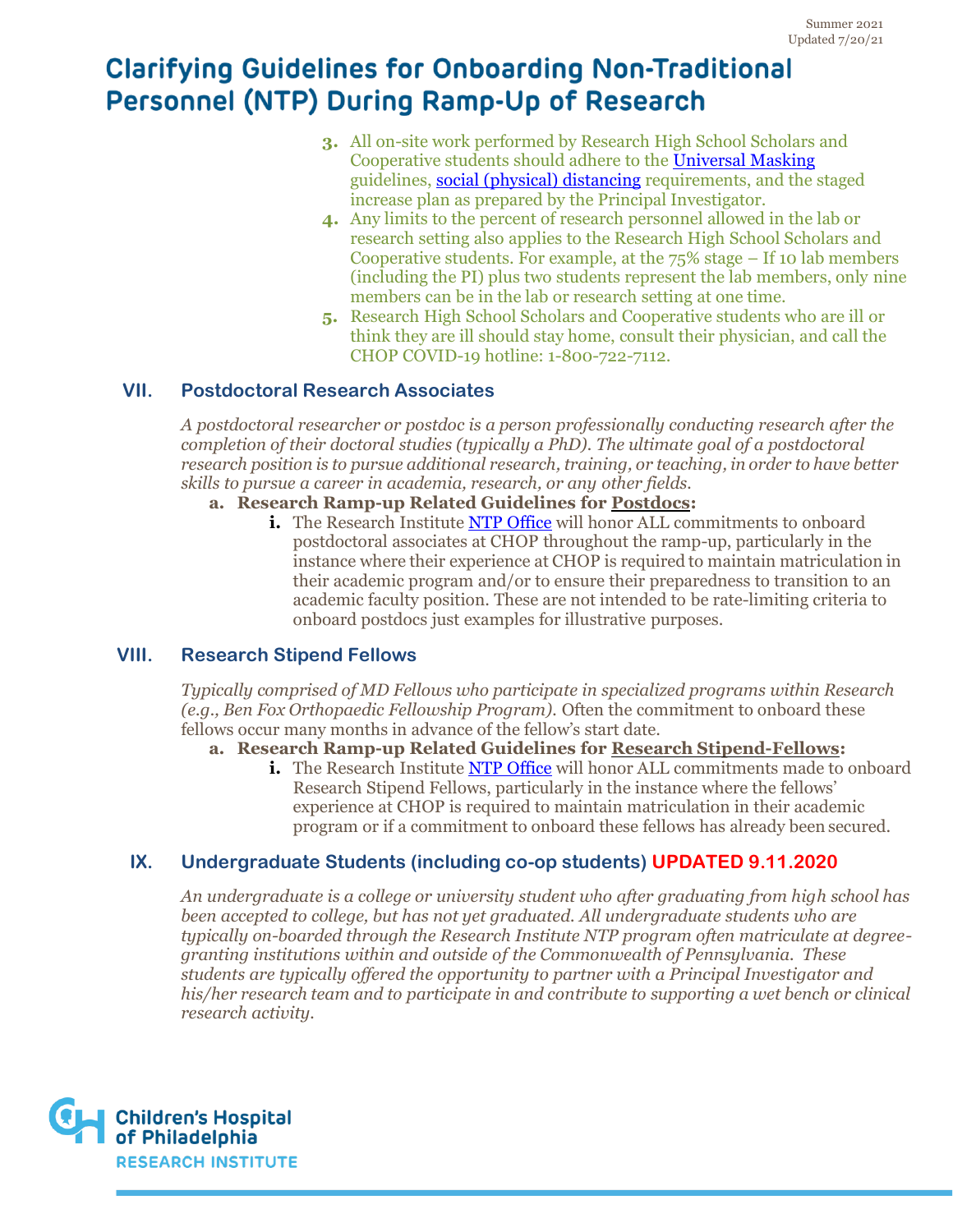- **a.** UNPAID undergraduate students are on-boarded and registered via the NTP Office.
- **b.** PAID undergraduate students are on-boarded via the traditional HR onboarding process via Workday.
- **c. Research Ramp-up Related Guidelines for Undergraduate Students**:
	- **i. Effective September 11, 2020, the onboarding of all undergraduate students will resume at CHOP.**
	- **ii.** In summary:
		- **1.** The onboarding of undergraduate students may resume allowing undergraduate students to be ONSITE or VIRTUAL.
		- **2.** Safety measures as summarized in the CHOP [Guiding Principles of Wet](https://www.research.chop.edu/sites/default/files/2021-07/Wet_Lab_Guidelines_Stage_4.pdf)  [Lab Research Ramp-up, Stage 4: Safe, Gradual, Flexible, Nested](https://www.research.chop.edu/sites/default/files/2021-07/Wet_Lab_Guidelines_Stage_4.pdf) also apply to undergraduate students.
		- **3.** All on-site work performed by undergraduate students should adhere to the [Universal Masking](https://at.chop.edu/osmo/eop/bioresponse/_layouts/15/WopiFrame2.aspx?sourcedoc=/osmo/eop/bioresponse/Shared%20Documents1/Universal-Masking-job-aid.docx&action=default) guidelines, [social \(physical\) distancing](https://at.chop.edu/osmo/eop/bioresponse/_layouts/15/WopiFrame2.aspx?sourcedoc=/osmo/eop/bioresponse/Shared%20Documents1/Social-Distancing-Mask-Tip-Sheet.docx&action=default) requirements, and the staged increase plan as prepared by the Principal Investigator.
		- **4.** Any limits to the percent of research personnel allowed in the lab or research setting also applies to the undergraduates. For example, at the 75% stage – If 10 lab members (including the PI) plus two undergraduate students represent the lab members, only nine members can be at the bench at one time.
		- **5.** Undergraduate students who are ill or think they are ill should stay home, consult their physician, and call the CHOP COVID-19 hotline: 1-800-722-7112.

## **X. Research Visitors**

*Mainly University of Pennsylvania personnel who may need ongoing, and in some instances, temporary one-time access to CHOP facilities for a variety reasons (e.g., accessing CHOP Core Service laboratories).*

**a. Research Ramp-up Related Guidelines for Research Visitors:** The Research Institute intends to continue to allow visitors onsite, but requests can be sent to and will be reviewed by the Vice President of Research Administration (Michelle Lewis) on a case-by-case basis. The PI will need to provide detailed justification for why the visitor needs access to CHOP premises and ensure that the visitor complies with all [social \(physical\) distancing](https://at.chop.edu/osmo/eop/bioresponse/_layouts/15/WopiFrame2.aspx?sourcedoc=/osmo/eop/bioresponse/Shared%20Documents1/Social-Distancing-Mask-Tip-Sheet.docx&action=default) and [Universal Masking](https://at.chop.edu/osmo/eop/bioresponse/_layouts/15/WopiFrame2.aspx?sourcedoc=/osmo/eop/bioresponse/Shared%20Documents1/Universal-Masking-job-aid.docx&action=default) requirements.

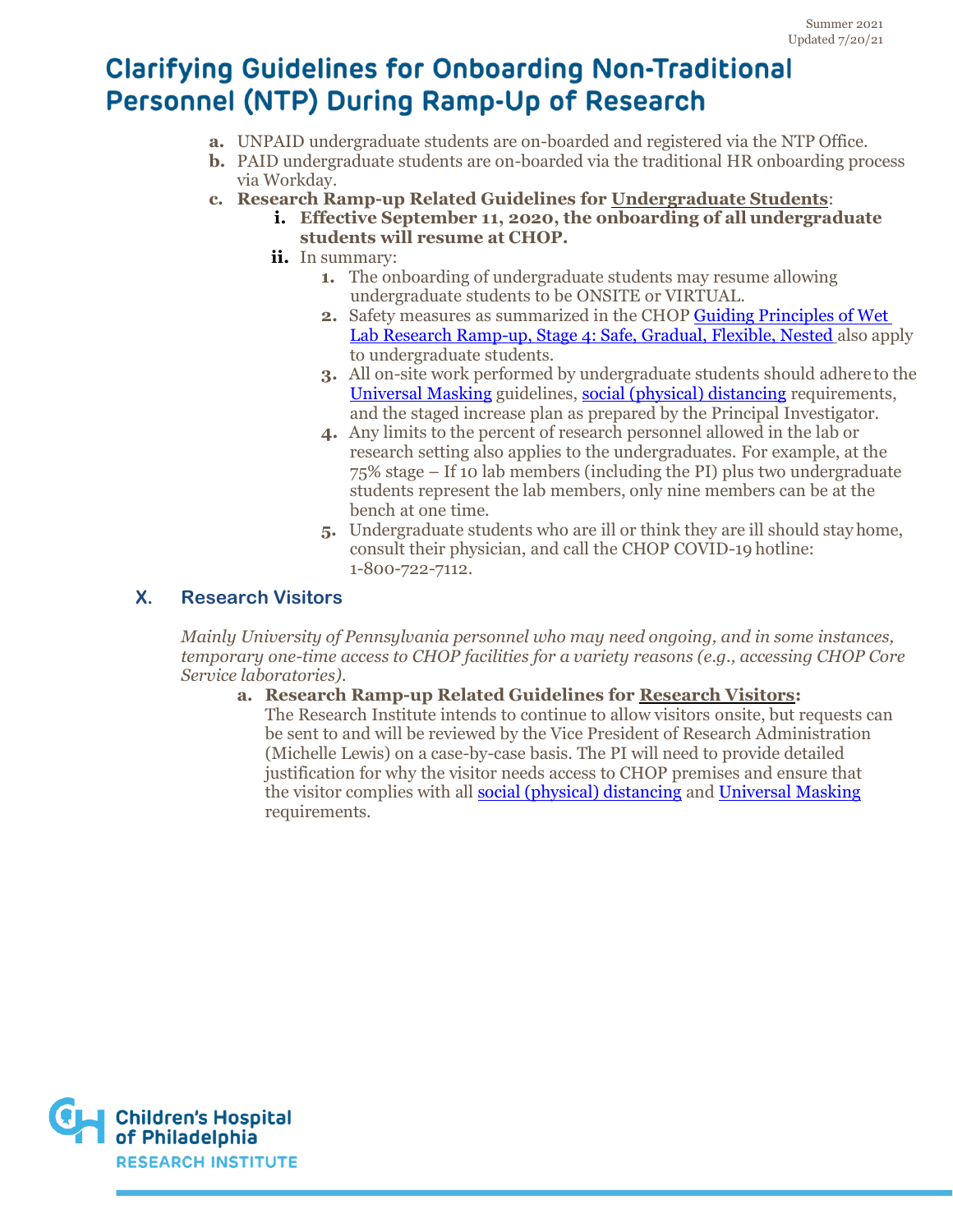## **Additional Information**

#### **Important note for unpaid Research NTPs' to follow prior to scheduling an appointment at one of CHOP's COVID-19 Vaccine Clinics UPDATED 4.14.2021**

**\_\_\_\_\_\_\_\_\_\_\_\_\_\_\_\_\_\_\_\_\_\_\_\_\_\_\_\_\_\_\_\_\_\_\_\_\_\_\_\_\_\_\_\_\_\_\_\_\_\_\_\_\_\_\_\_\_\_\_\_\_\_\_\_\_\_\_\_\_\_\_\_\_\_\_\_\_\_\_\_\_\_\_\_\_\_\_**

Unpaid Research NTPs must follow the instructions below to create an account **and** complete the COVID-19 immunization survey **prior to** scheduling their vaccine appointment at CHOP:

- Click the link below to access your secure and private My Health webpage online. o [Access your secure and private My Health webpage online.](https://chop.readysetsecure.com/)
- Follow the instructions to create a username and password and complete your Health Assessment Surveys. If clicking on the link above does not take you to the ReadySet site, then copy and paste the following URL in your browser: [https://chop.readysetsecure.com](https://chop.readysetsecure.com/)
- Click "New User? Click Here to Begin" and follow the instructions. You will need the following information:
	- o **Access/Org Code**: **1188**
	- o **Program Type**: **Non-Employee COVID vaccine**
	- o **Employee ID**# **N/A**
	- o **Population Type: Outside Contractor**
- Complete the assigned COVID-19 (SARS-CoV-2) Immunization Survey.
- The survey status will have a green checkmark under status when you are finished.

#### **Common misconceptions about the CHOP Research Institute NTP program are:**

- *NTPs are only students,*
- *NTP onboarding should not be subjected to pre-onboarding clearances based on their expected activities while on the CHOP research premises,*
- *Most NTPs on-boarded in the Research Institute are unpaid,*
- *All successfully registered unpaid NTPs will automatically have access to CHOP electronic systems (i.e., digital identity) and be issued a CHOP ID Badge for building/lab access.*

On the contrary, NTPs make up a very diverse compliment of personnel (both paid and unpaid), and clearance checks are required to be in compliance with Federal, State and Local laws. Lastly, in order for unpaid NTPs to access CHOP electronic systems and physical sites, they must be:

- 1. [Registered as an](https://at.chop.edu/research/ntp/quick-links/request-for-non-traditional-personnel-registration) NTP
- 2. The NTP position must be created in Workday, and
- 3. The candidate must be registered in the [NEProfile](https://at.chop.edu/finance/galileo/Pages/NEP.aspx) database.

### **Additional NTP-related policy and procedural guidance available as follows:**

- [Non-Traditional Personnel On-line](https://at.chop.edu/research/ntp/quick-links/request-for-non-traditional-personnel-registration) Registration
- [Non-Traditional Personnel \(NTP\)](https://chop.policymedical.net/policymed/anonymous/docViewer?stoken=14de2fa8-d9f5-4188-983b-29545b20809f&dtoken=0e6ea799-9dc0-4fb7-9d15-d4b11ce31344) Program
- [On-Boarding for Non-Traditional Personnel \(NTP\) Requiring a Digital](https://chop.policymedical.net/policymed/anonymous/docViewer?stoken=14de2fa8-d9f5-4188-983b-29545b20809f&dtoken=433f0971-b8a5-422e-a586-47da72596047) Identity
- [Non-Traditional Personnel \(NTP\) On-Boarding Process](https://chop.policymedical.net/policymed/anonymous/docViewer?stoken=14de2fa8-d9f5-4188-983b-29545b20809f&dtoken=19a4b084-a76a-4747-89cd-4c09ef69dbe5) SOP
- [Moving to Non-Paid NTP](https://chop.policymedical.net/policymed/anonymous/docViewer?stoken=14de2fa8-d9f5-4188-983b-29545b20809f&dtoken=16bf5c8b-e531-4064-8e7e-5bfa1b7cf06c) Status
- [Non-Traditional Personnel \(NTP\) Stipend](https://chop.policymedical.net/policymed/anonymous/docViewer?stoken=14de2fa8-d9f5-4188-983b-29545b20809f&dtoken=4d8268a0-8469-43bb-a126-1bdf035c213c) Program
- [\[NTP\] Moving to CHOP](https://chop.policymedical.net/policymed/anonymous/docViewer?stoken=14de2fa8-d9f5-4188-983b-29545b20809f&dtoken=0e49487e-d22f-4602-a95a-bcefeb1c447a) Payroll

**Children's Hospital** of Philadelphia

**RESEARCH INSTITUTE**